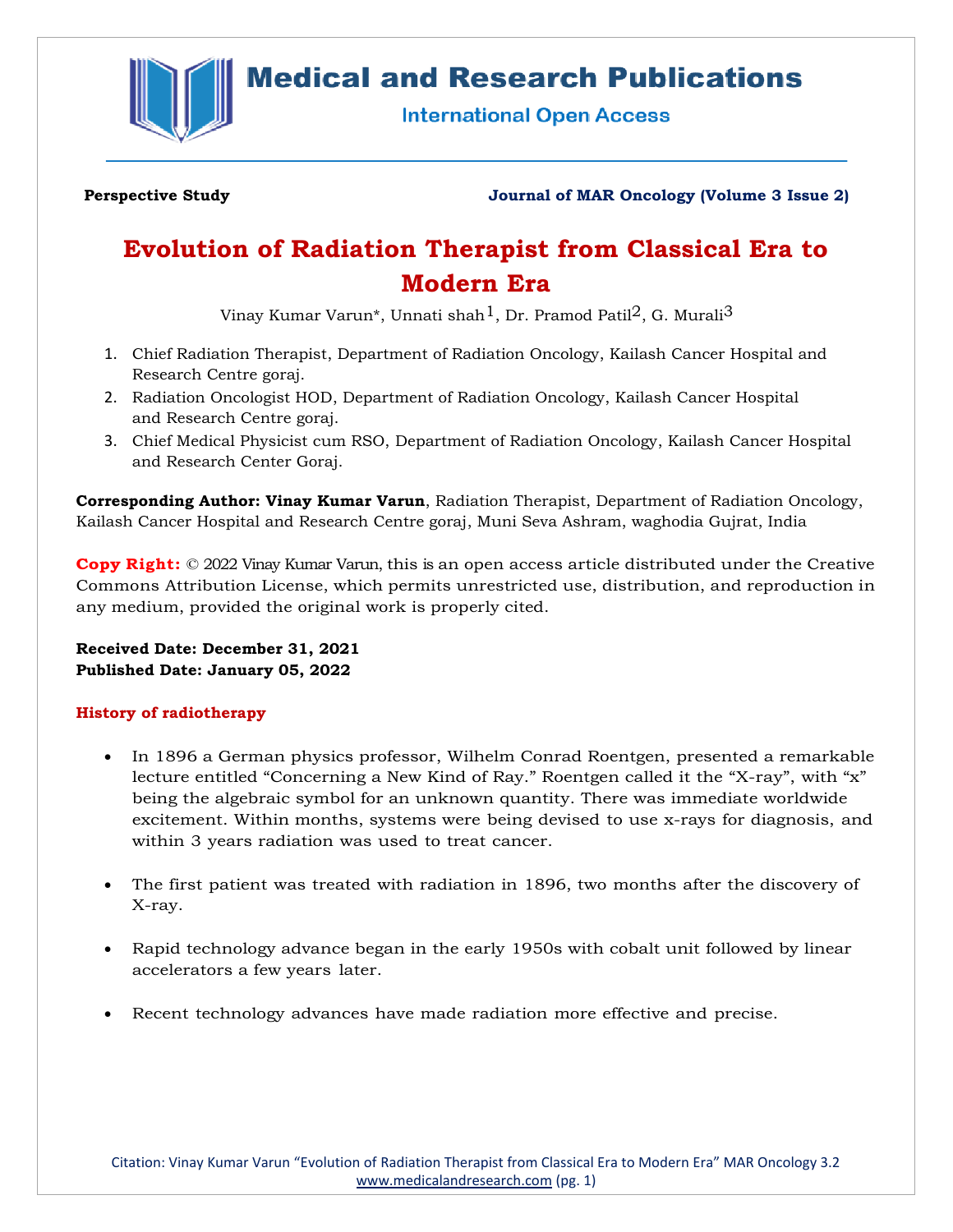

Figure 1



Figure 2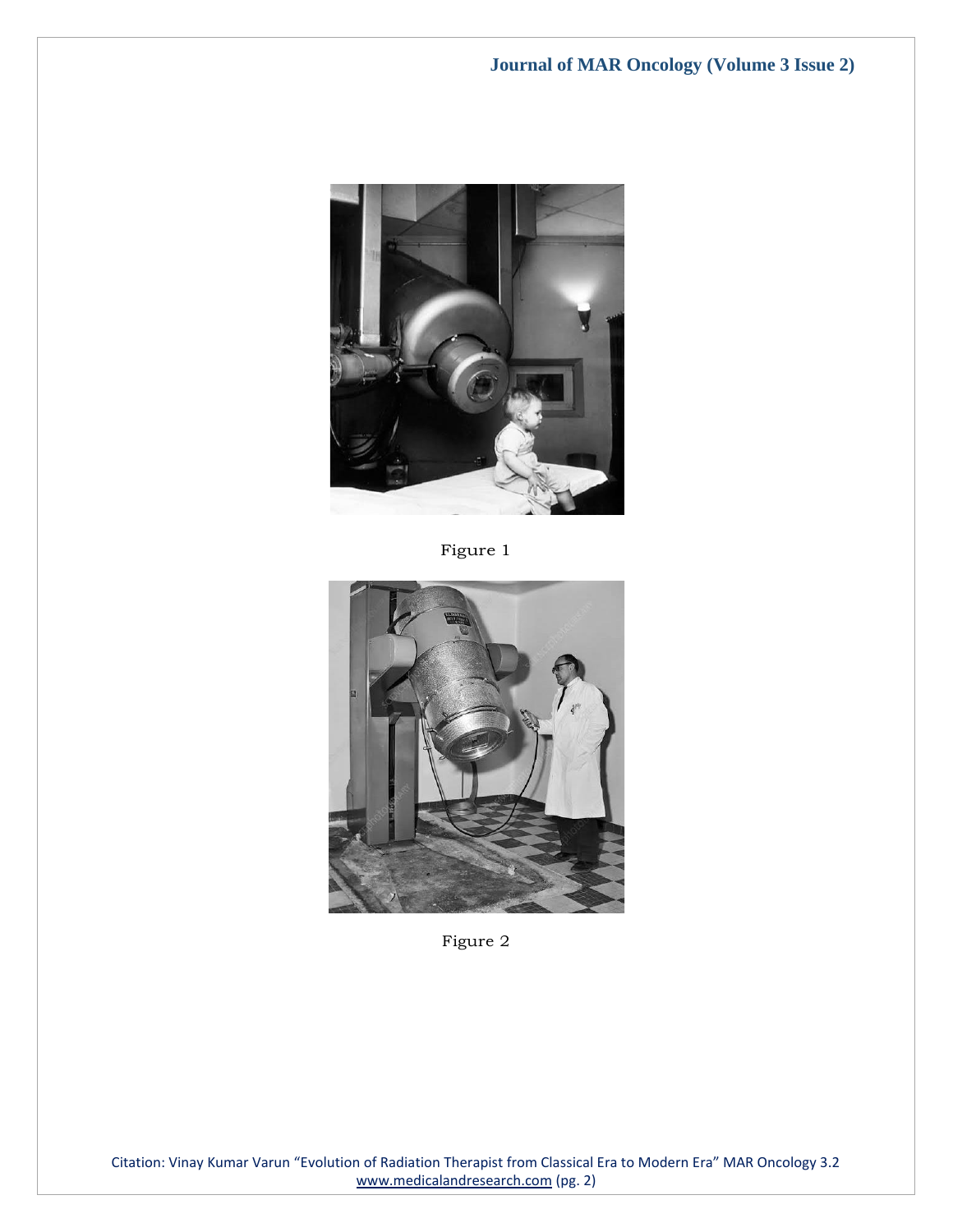

Figure 3

#### **The journey from co-60 to linacs**

OLDEN days treatment

- No proper Immobilization
- X-ray film
- Conventional field marking
- Treatment

execution Modern

days treatment

- Simulation (proper immobilization)
- Fluoroscopy/CT based plan
- Contouring
- Conformal plan in TPS
- QA
- Image verification before treatment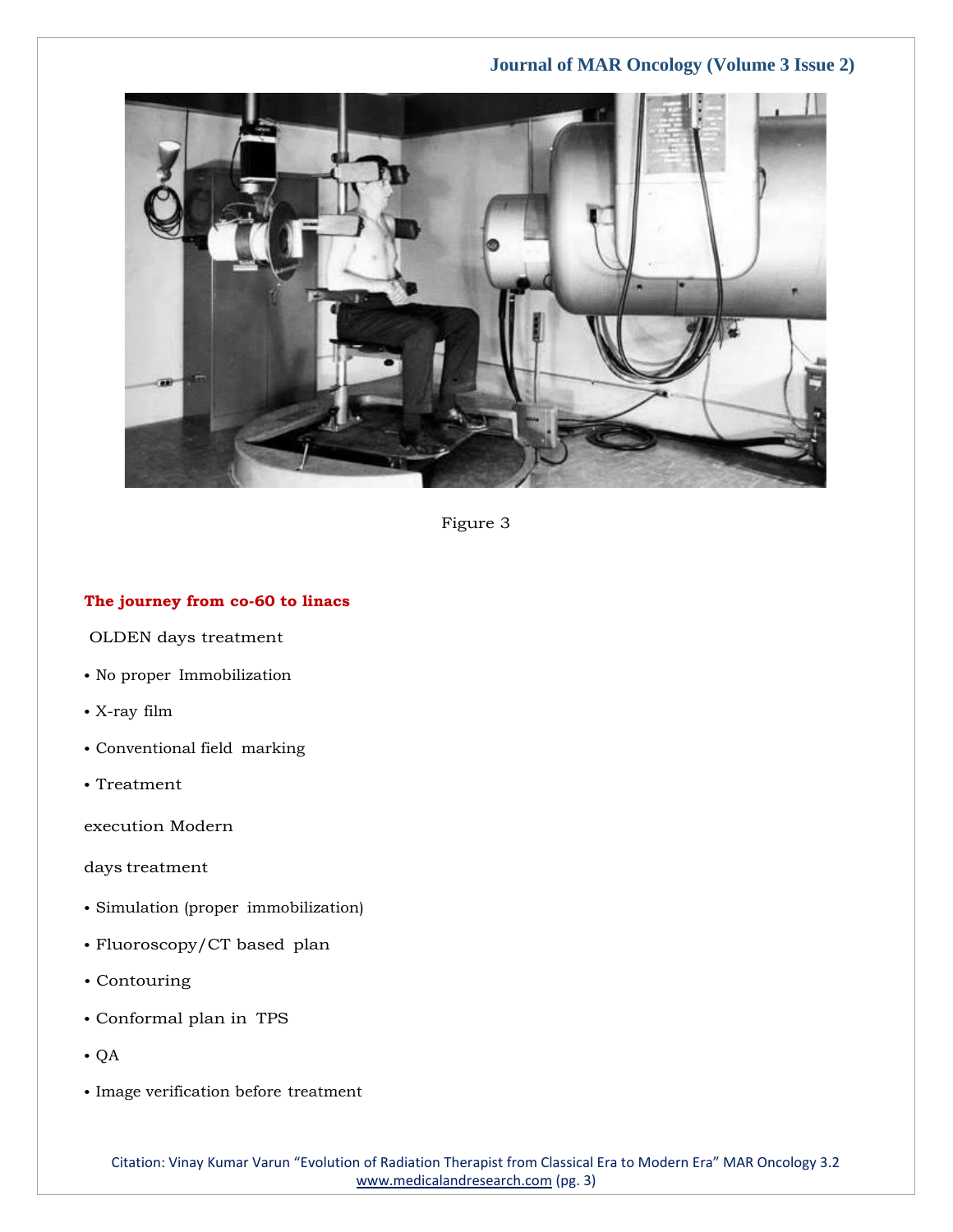- PV/OBI Followed with CBCT
- Treatment execution
- Launched record & verified mode in the system
- Less manual workload
- All work done manually

#### **Era's for Rtt**

| 1950'S                                                               |  | 1970 - 1980                                     |  |
|----------------------------------------------------------------------|--|-------------------------------------------------|--|
| Radiographer/X-ray technician were<br>doing cancer treatment.        |  | Conventional simulator came up to the<br>role.  |  |
| Conventional field marking done by an<br>oncologist                  |  | Give only 2D flouroscopic image for<br>planning |  |
| X-ray film development<br>At the time of treatment just only patient |  | Few immobilizing devices came like POP<br>mask. |  |
| setup and beam on.                                                   |  | Limited to deliver only 2D&3D                   |  |



#### **Early 2000's(CT based Simulation)**

• After a few years, when conformal Trt. Modality came into existence, we were able to deliver high precision trt. Technique i.e. IMRT

- •This time RT technologist got an effective role.
- •Proper immobilizing devices
- Proper Image matching & execution of treatment.

#### **Challenges Faced in the Classical Era**

No proper Immobilization, no imaging

》 Chances of patient movement & missing required field.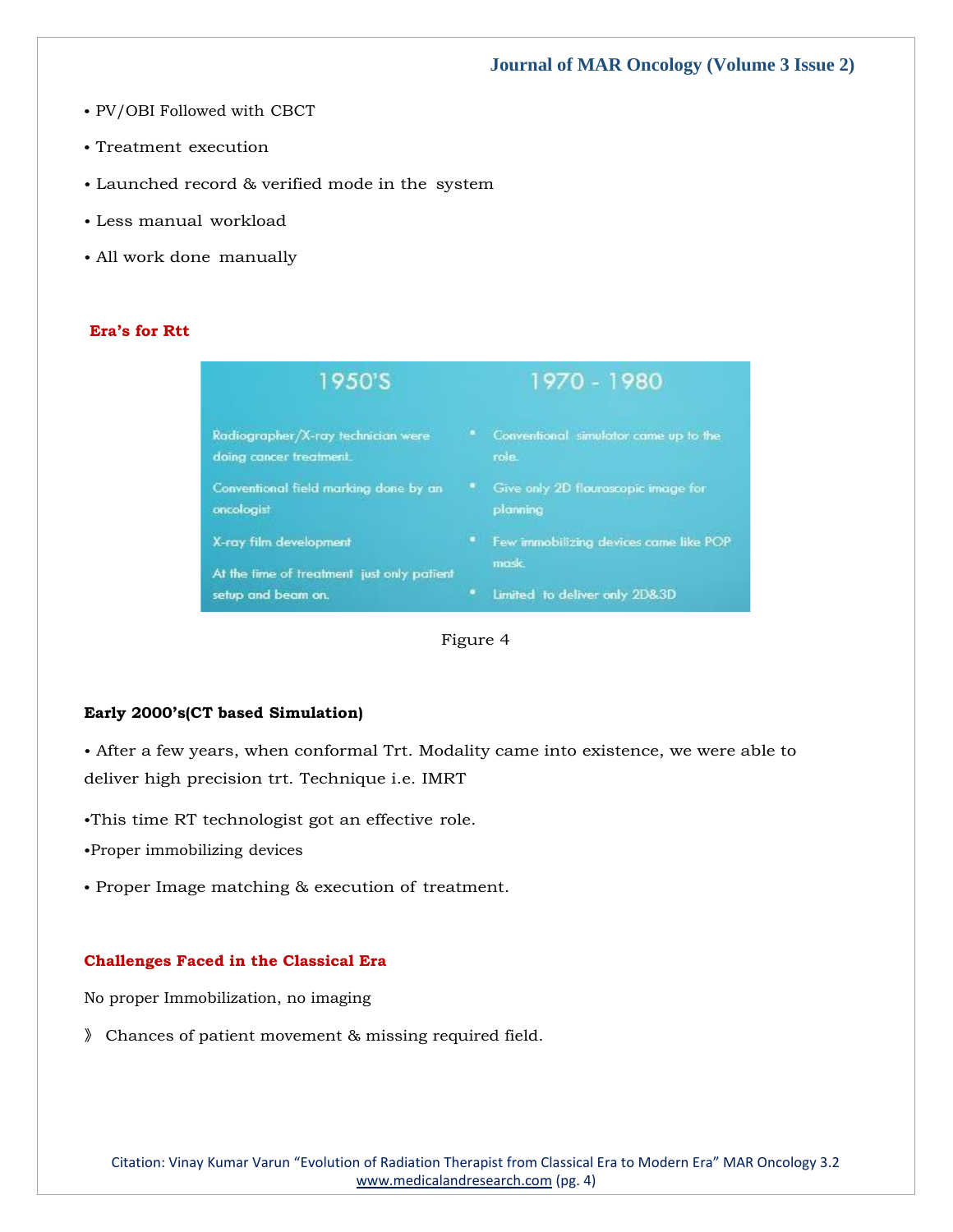- 》More harm to normal structure
- 》 More skin reaction, no record of Treatment in system
- 》 Awkward feeling of patients in the public area due to having field marking over body

#### **Advancement in imaging & Treatment modalities**

## **Advancement in imaging**





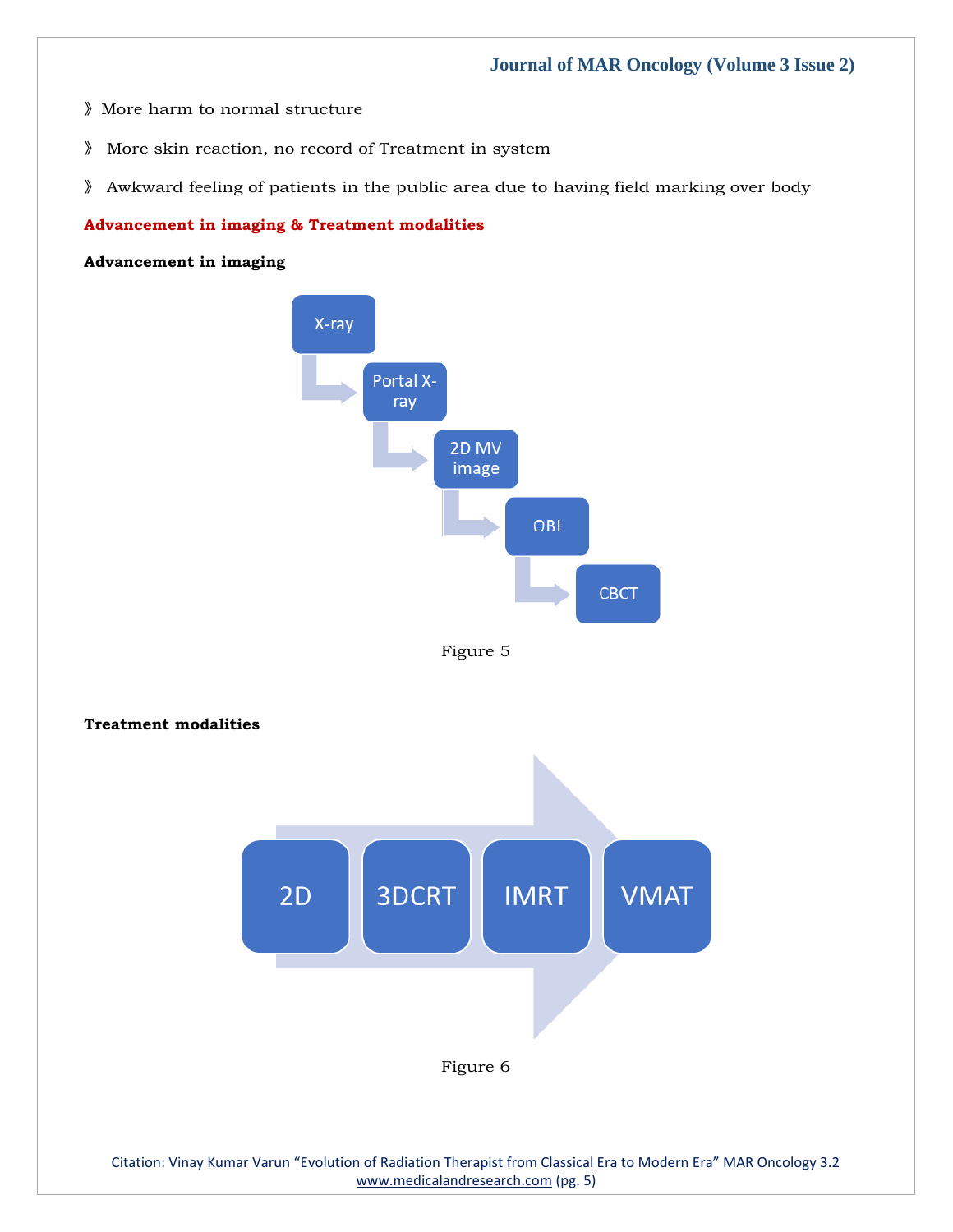Because of advancement in imaging, we got better treatment modalities to deliver high dose RT like SRS SBRT SRT and also able to do DIBH GATING treatment (able to track breathing and movements)



Figure 7

#### **Who is a radiation therapist?**

• Key member in the treatment of cancer patients.

• Responsible for planning and delivering therapeutic doses of ionizing radiation as prescribed by radiation oncologist. A critical role in treatment planning, treatment delivery and verification of patient care and support, and delivering safe and accurate treatment.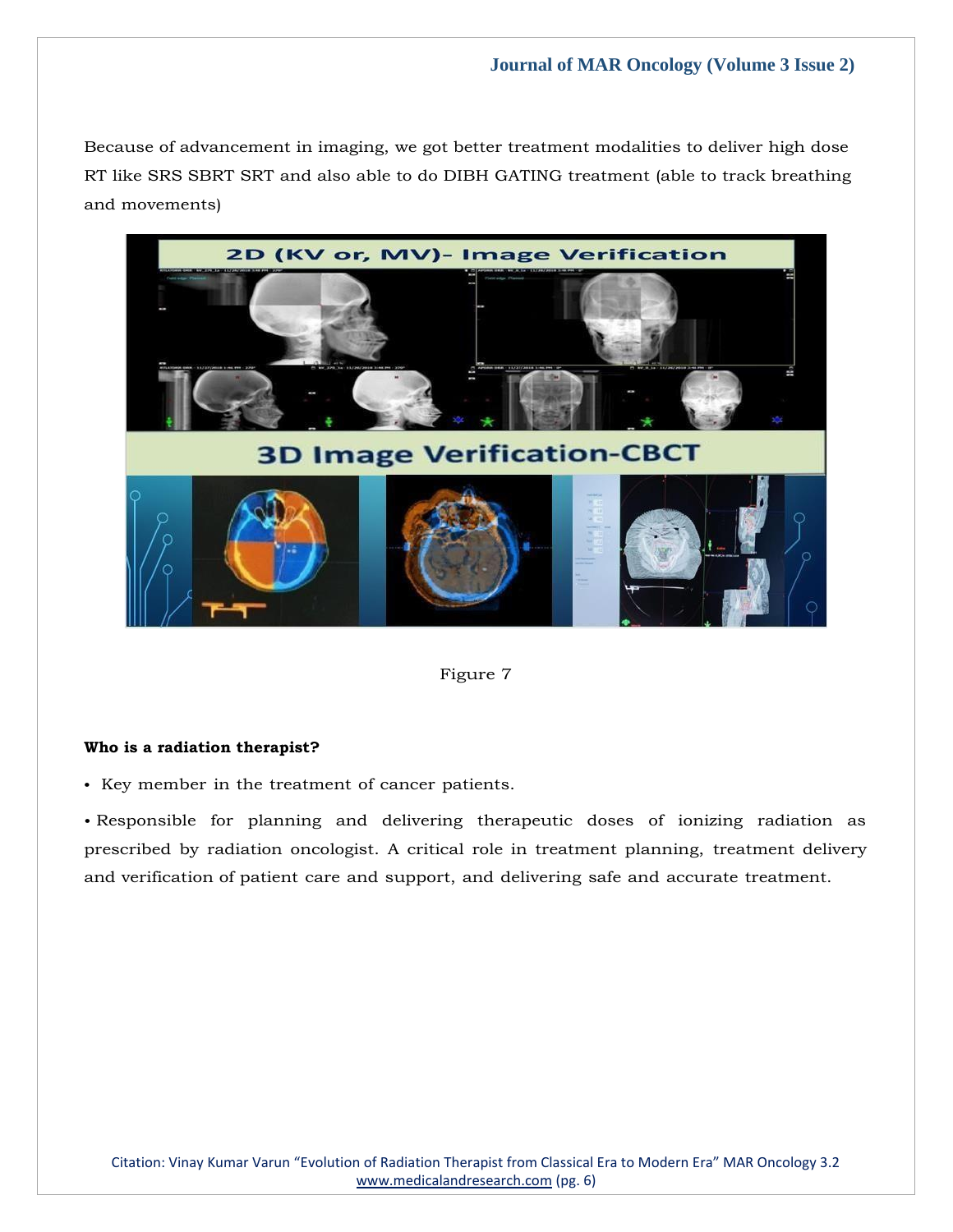

Figure 8

#### **Roles of Radiation Therapist**

• Simulation- Immobilizing the patient by making cast and vaclock(Various immobilizing devices)so the patient can't move during treatment.

• Proper Positioning & Immobilization is the first and most important step in treatment.



Figure 9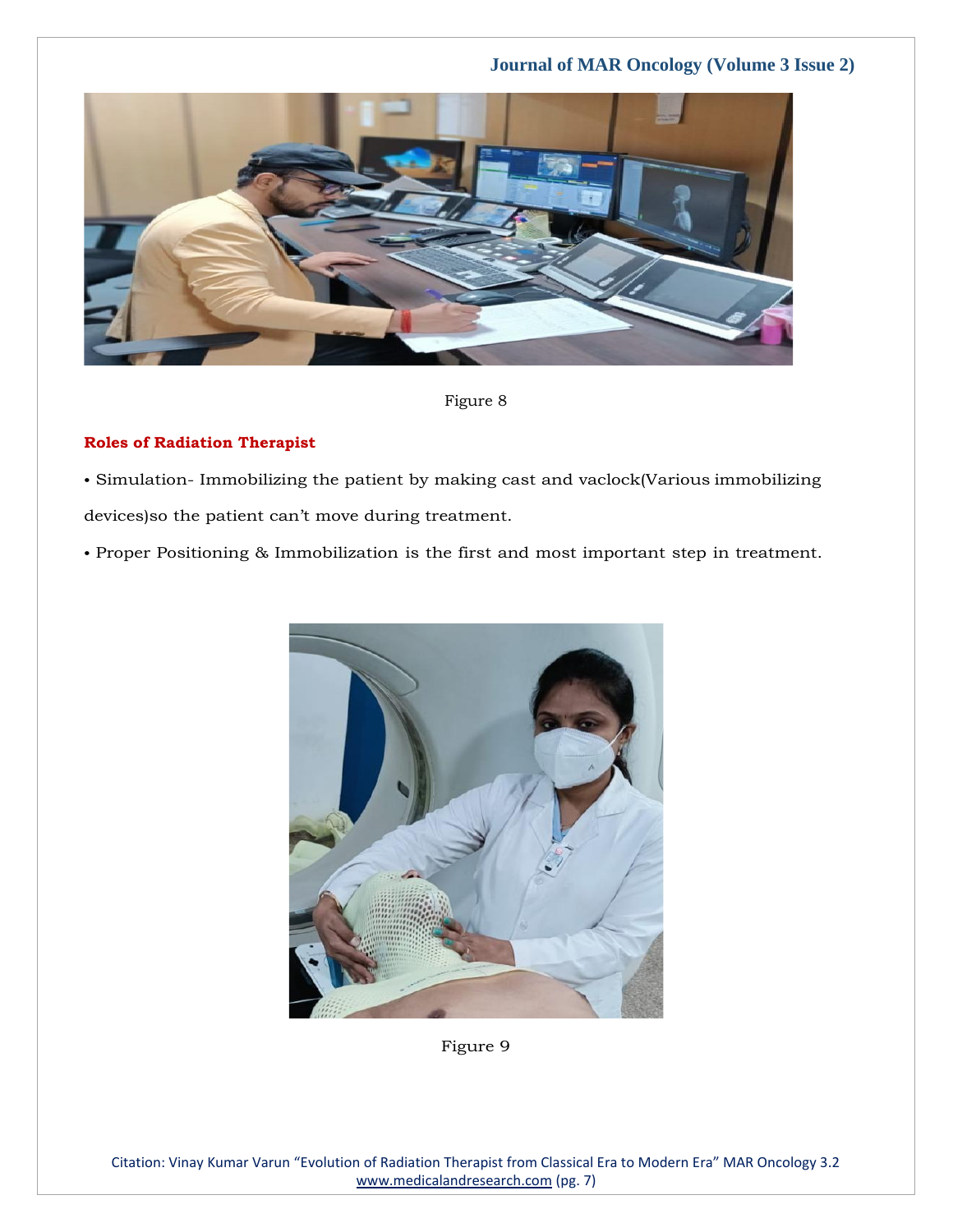

Figure 10



Figure 11

Citation: Vinay Kumar Varun "Evolution of Radiation Therapist from Classical Era to Modern Era" MAR Oncology 3.2 [www.medicalandresearch.com](http://www.medicalandresearch.com/) (pg. 8)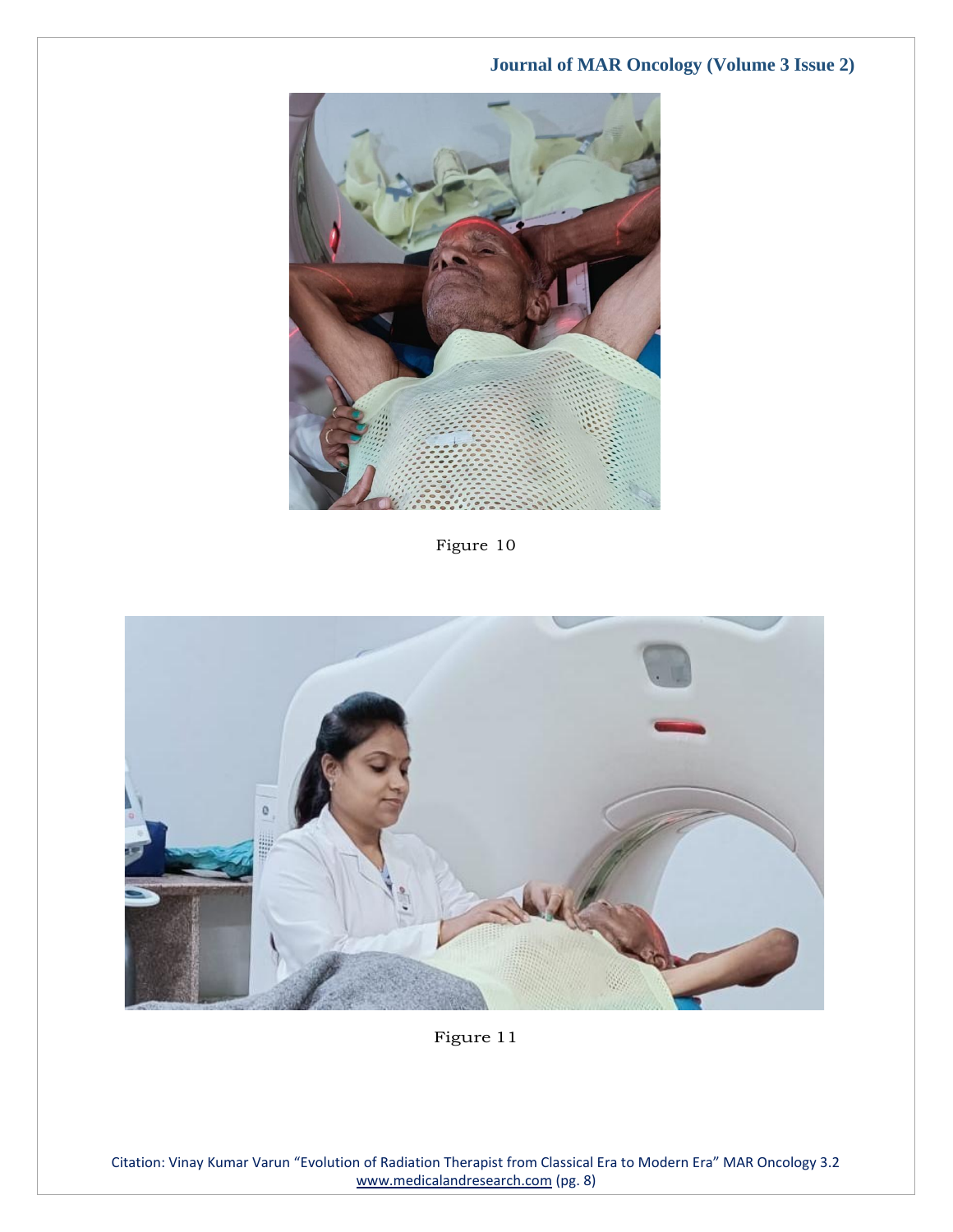## **Requirements for Simulation**

- 1. AIO base plate
- 2. Index bar
- 3. Varieties of Headrest
- 4. All types of thermoplastics mask
- 5. V-bar & Nobs
- 6. Vaclock
- 7. Breastboard and Pelvicboard
- 8. Knee rest

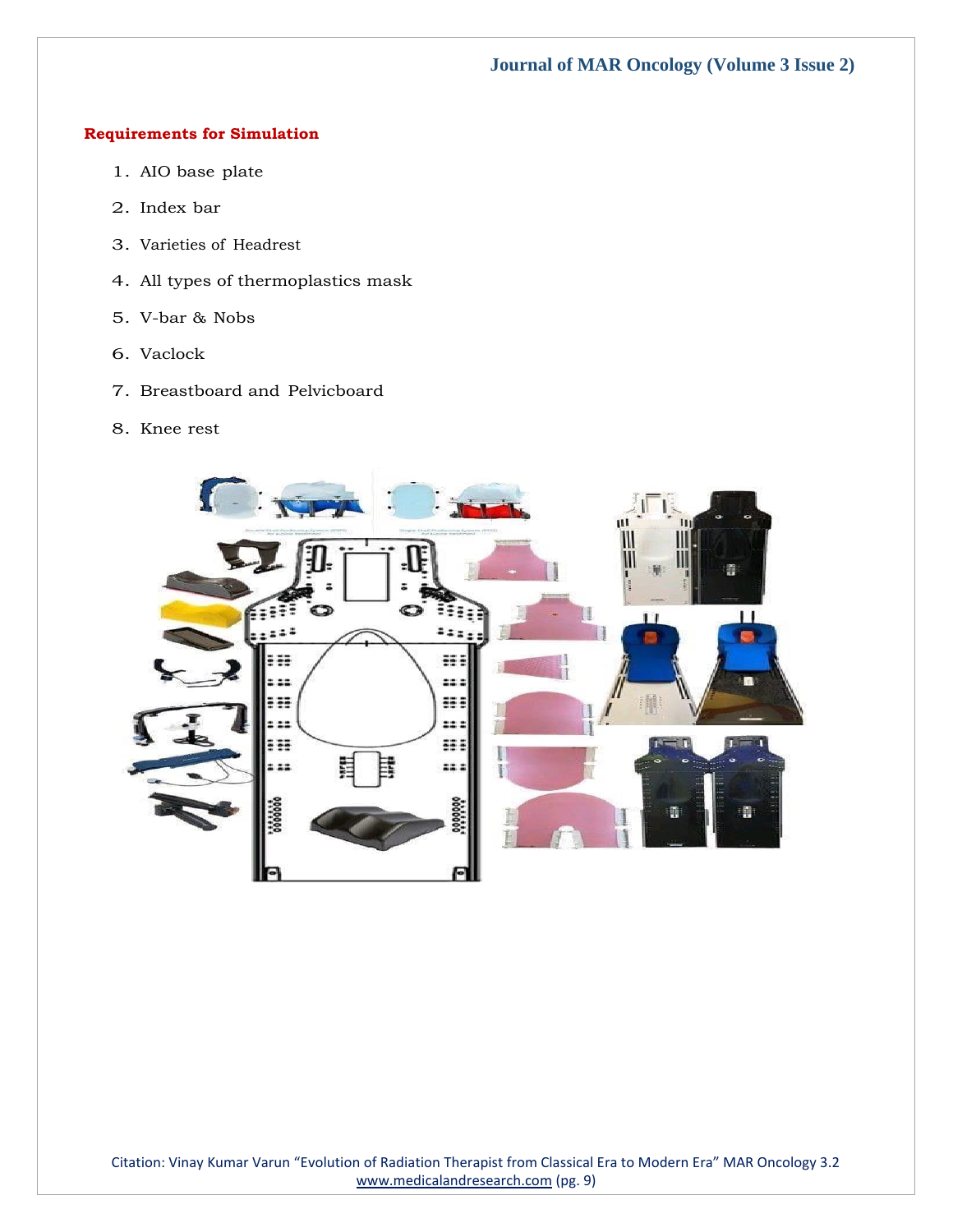

#### Indigenous Head Rest

#### **Planning, treatment and counseling**

• After Simulation, we take patient CT for planning and contouring (this will be done by an oncologist & physicist)

- Patient QA will be done by a physicist for dosimetry purposes before treatment.
- After all this patient will be informed and called up for treatment after planning is completed.

#### **Process of Treatment startup**

• When we are taking the patient first time, we will counsel the patient to summarize the patient about the treatment process.

• Lying down the patient over the couch, reproducing the Simulation process for setup.

 $\diamond$  Checking the proper head rest, vaclock orbit and any other immobilizing device used during the time of Simulation.

 $\diamond$  After finishing the setup, we will shift center (References level marked at Ct) to isometric done by a physicist or some in an advance machine having delta Shift.

• Before Treatment we will do On-Board Imaging (PV/OBI Followed by CBCT)

• In OBI/PV, we will match the bony landmark and in CBCT we will check soft tissue & bony landmarks and assure that there is no shrinking of soft tissue or swelling of tissue in the PTV area given by an oncologist.

• After all, check up, we will expose the patient to the dose prescribed by an oncologist.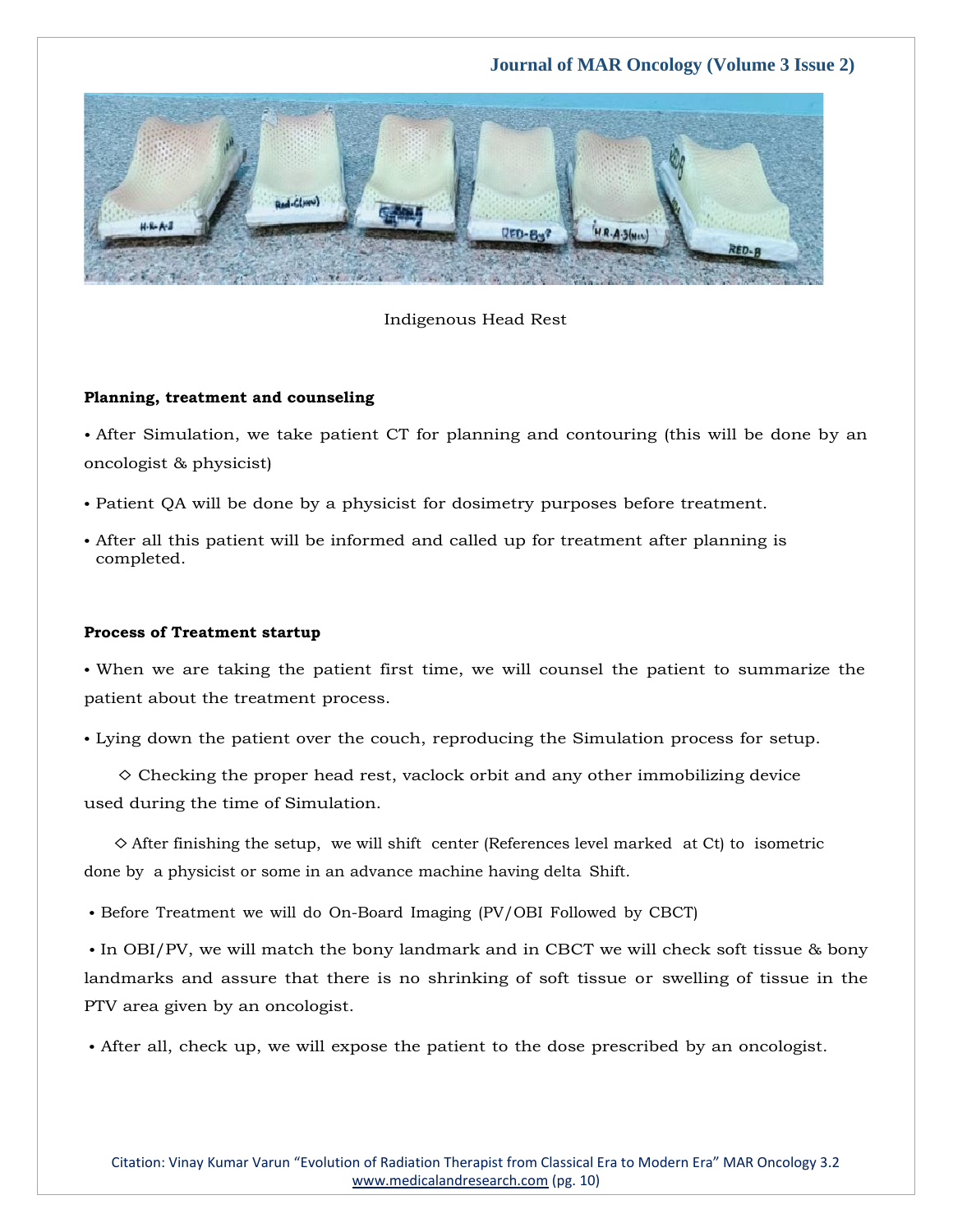### **Verifying images**

• Major role after Simulation is delivering

the dose to prescribe area checking cbct for orfit gap, swelling & setup error and identifying and conveying to an oncologist and taking back for Resimulation.

• Some faulted Cases in which we needed to do resimulation Like-



Figure 12



Figure 13

Citation: Vinay Kumar Varun "Evolution of Radiation Therapist from Classical Era to Modern Era" MAR Oncology 3.2 [www.medicalandresearch.com](http://www.medicalandresearch.com/) (pg. 11)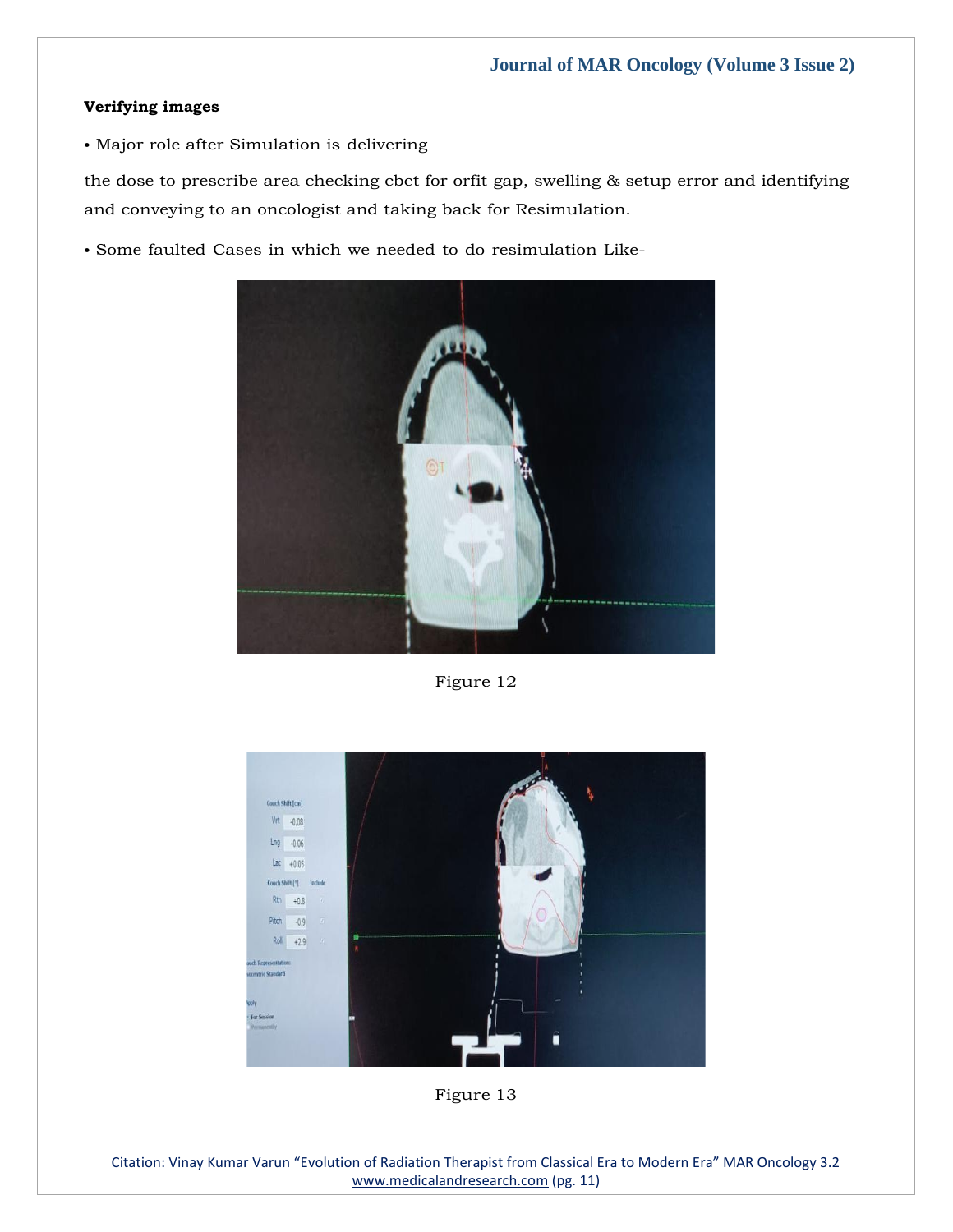

Figure 14

## **Challenges facing in modern Era for rtt**

Head & neck cases

- To give more accurate & precise treatment with less margin around CTV.
- Due to a very tight margin around CTV without imaging, there is a chance of missing target.
- Skin reaction or tight orfit can lead patients to not lying down properly.

## **Breast & Pelvis**

• Due to shrinkage of orfit, it becomes more tight setup, sometimes patient feel uncomfortable in laying down.

- Daily bladder position vary in the pelvis
- Due to tight orfit patient feels difficulty in breathing.

## **DIBH/GATING**

• Technique for tracking breathing and for moving tumor position with breathing.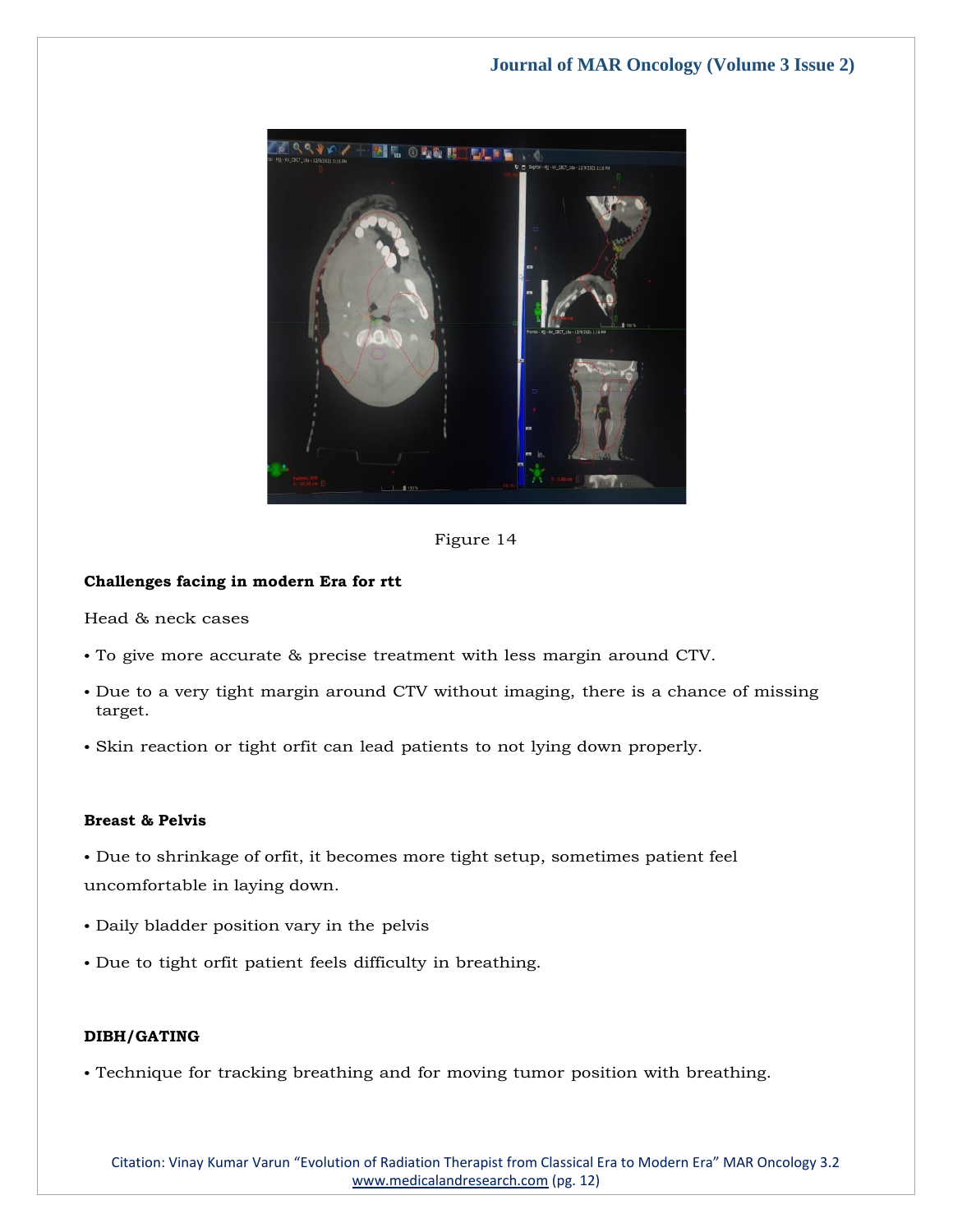- Sometimes Patient can't co-operate, with breath-hold, so it takes long time
- Breathing patterns differ in imaging & treatment time.

#### **Srs/srt/sbrt**

- High dose radiation in single or multiple fractions.
- This needed to be more precise as it's high dose

• No margin or very much less margin, needed a perfect setup perfect matching and no movement, for fewer consequences.

| <b>TRANSFORMATION OF PROFESSION</b>          |              |                  |  |  |
|----------------------------------------------|--------------|------------------|--|--|
| Technician                                   | Technologist | <b>Therapist</b> |  |  |
| Modern Technology awarded us to be Therapist |              |                  |  |  |

Figure 15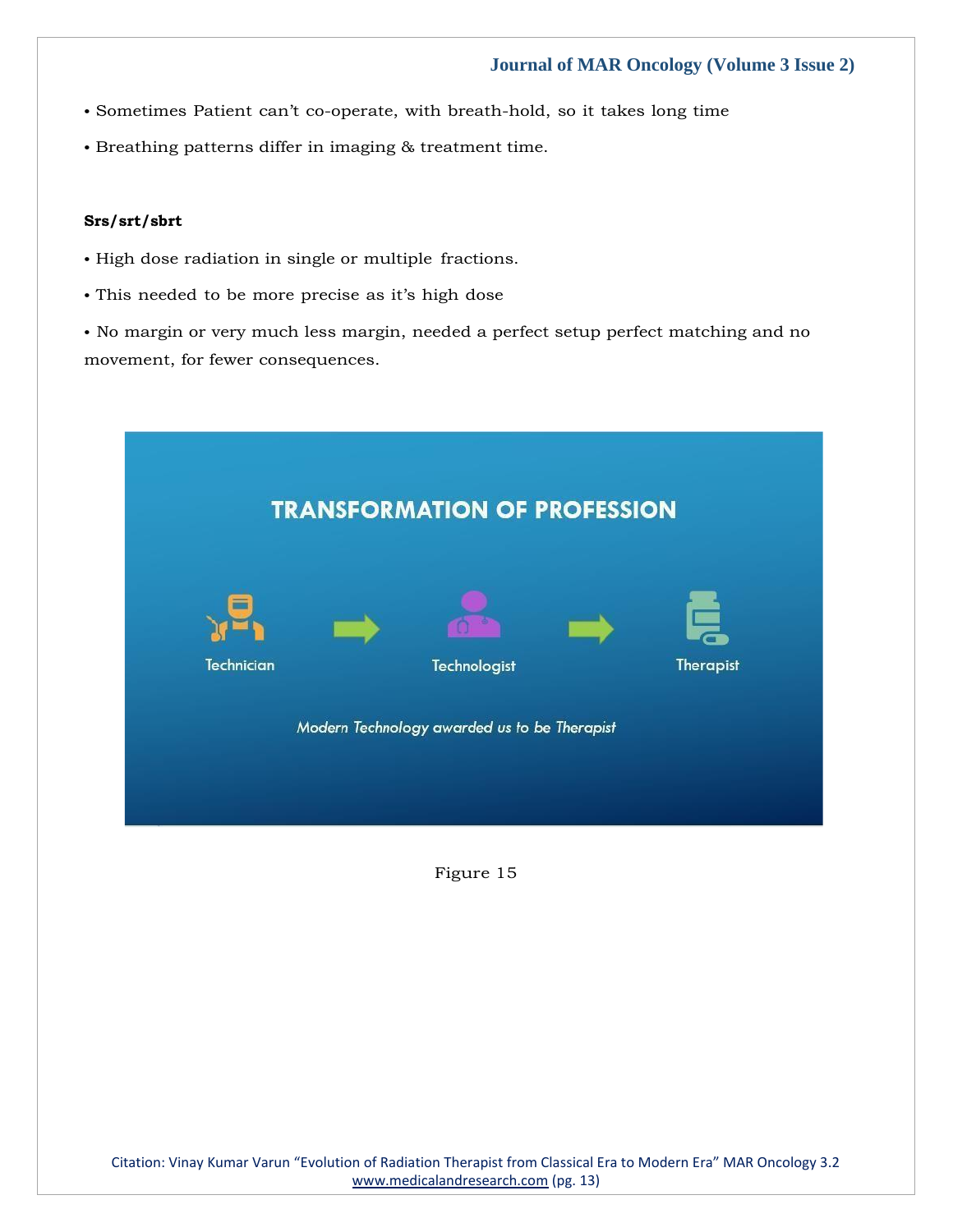- Technician: a person employed to look after technical equipment
- Technologist: an expert in a particular field of technology Machine oriented
- Therapist: a person skilled in a particular kind of therapy Patient oriented
- · Radiation Therapists are technologist and carers
- . Definition of caring in reference to Radiation Therapists is:

Providing emotional support, explaining the procedure in a manner the patient can understand, permitting the patient to express emotion, actively listening to a patient's concerns and responding in an empathetic manner and recognizing the patient as a unique individual rather than just another case.

Figure 16

#### **Required Skills For radiation Therapist**

- Strong interpersonal skill
- Extremely detail oriented
- Ability to reproduce Simulation setup
- Ability to perfectly understand bony landmarks for 2D image matching.
- Ability to read CT images for 3D view of CBCT image matching.
- Ability to identify the setup error & rectify the error in short span of time.
- Ability to counsel the patient and can explain treatment procedure to patients.
- Emerging role in patient management and also Administrative roles.
- Ability to stand for long periods of time and also help to lift patient.
- Should have knowledge of Radiotherapy theory and practical, so that they can train fresher in systematic way.
- Should have sharp mind to understand & follow Radiation Oncologist command.